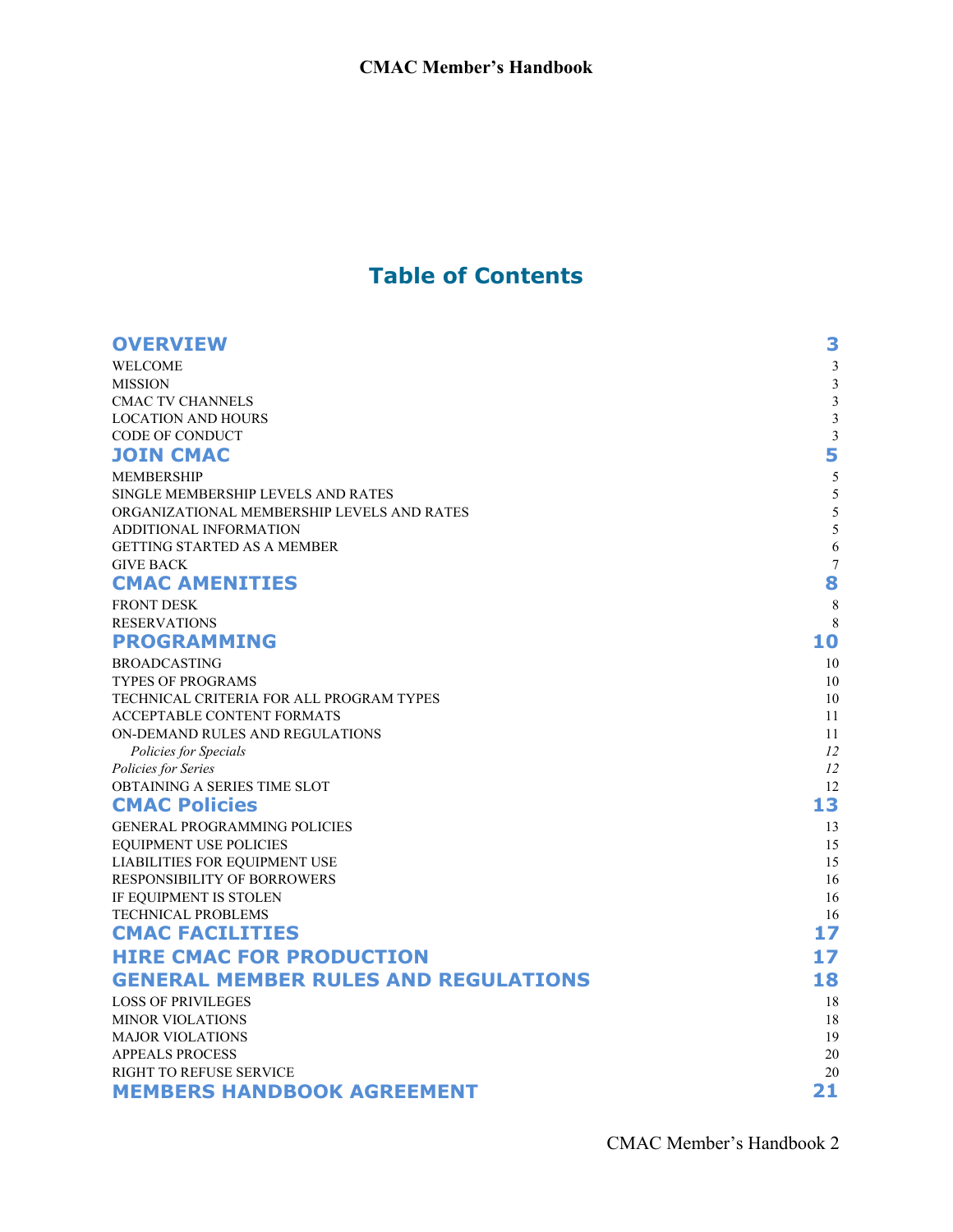# **OVERVIEW**

### <span id="page-1-0"></span>WELCOME

The staff and board of directors welcome you to CMAC. Here at CMAC, we strive to help individuals, organizations, educators, and government agencies tell their stories and expand their ability to make a difference in the community. The video content produced at CMAC is broadcast on Comcast and AT&T U-verse cable systems, as well as the internet, made possible through federal, state, and local telecommunications policy. CMAC is committed to providing facilities, equipment, training, and programming access on a non-discriminatory basis to qualified users.

#### <span id="page-1-1"></span>MISSION

CMAC's mission is to empower voices in the community to promote awareness, understanding, dialogue, and civic engagement by providing media resources, access to training and broadening media literacy.

|                   | <b>Type</b>               | Comcast AT&T |    | <b>Description</b>                                                                                       |
|-------------------|---------------------------|--------------|----|----------------------------------------------------------------------------------------------------------|
| CMAC <sub>1</sub> | Public                    | 93           | 99 | Fresno and Clovis residents and<br>organizations can submit non-commercial,<br>protected speech content. |
|                   | <b>CMAC 2</b> Educational | 94           | 99 | Local schools and educational institutions<br>submit content.                                            |
| CMAC <sub>3</sub> | Government                | 96           | 99 | Programming serving Fresno and Clovis<br>submitted by city governments and their<br>respective agencies. |

#### <span id="page-1-2"></span>CMAC TV CHANNELS

## <span id="page-1-3"></span>LOCATION AND HOURS

**Media Center.** CMAC's Community Media Center is located on the second and third floor of the historic Fresno Met building, located at 1555 Van Ness Avenue Suite #201 in downtown Fresno. Free parking is available in the northwest corner lot in the designated "CMAC Parking Only" spots. Hours of operation are posted at the media center and on our website, http://cmac.tv.

## <span id="page-1-4"></span>CODE OF CONDUCT

At CMAC, we attempt to create an environment of cooperation, creativity, and community. In order to maintain this environment so everyone involved can have a positive experience while at our facility, it's important that everyone—staff, producers, volunteers, and guests—understand the following: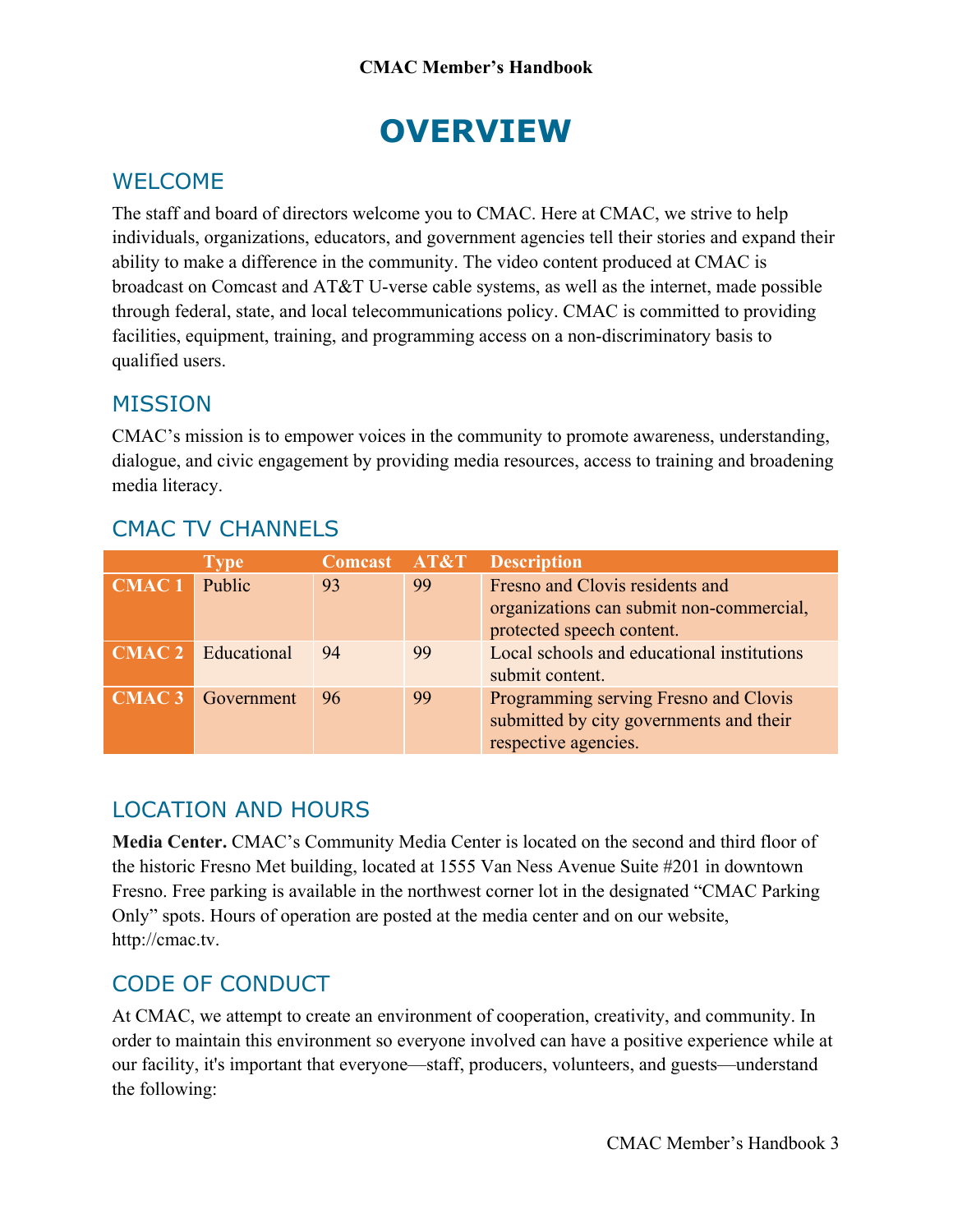- Treat everyone with respect
- Be mindful; we're all sharing a community space
- If available, follow instruction guides set by staff
- No harassment of any kind

**NOTE:** Harassment in any form, by any member, volunteers, or CMAC employee will not be tolerated and is grounds for immediate revocation of membership.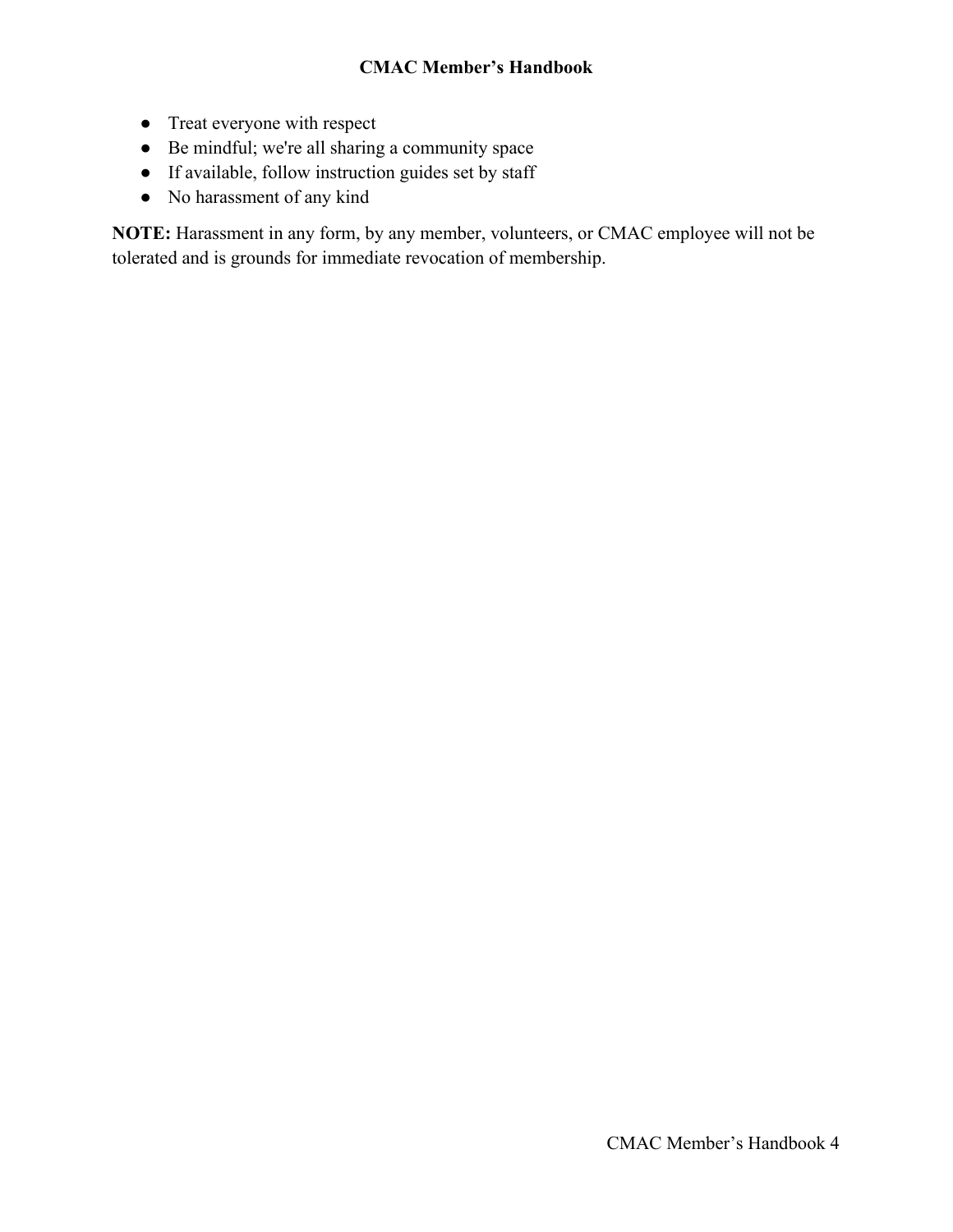# **JOIN CMAC**

#### <span id="page-3-1"></span><span id="page-3-0"></span>MEMBERSHIP

**Eligibility.** Anyone is eligible for an annual CMAC membership! Organizations that serve the cities of Fresno or Clovis are also eligible. Individual members and organizations are also allowed one vote during annual board elections.

**Age Restrictions.** Members who are under 18 must be supervised and sponsored by an adult or legal guardian while using the CMAC equipment and facilities.

**Refund.** Membership fees can be refunded upon request and approval by the Executive Director. Fees may be refunded within 90 days of registration date. Membership must not have been utilized in any way if you wish to receive a refund.

#### <span id="page-3-2"></span>SINGLE MEMBERSHIP LEVELS AND RATES

**Access for All.** Here at CMAC we welcome people of all walks of life. We strive to encourage members to lift the stories of their communities. One CMAC works towards this goal is by providing affordable rates for anyone who is interested.

**Individual Membership.** Includes access to training workshops, production equipment and our facilities. Rate: \$50

**Student.** If you're in high school or just returning to complete your education, our student rate is just for you! Must be 16 years or older. Must be currently enrolled at a high school, college, or professional school. Must provide a current class schedule to prove eligibility. Rate: \$25

#### <span id="page-3-3"></span>ORGANIZATIONAL MEMBERSHIP LEVELS AND RATES

**Types of Organizations.** Organizational memberships are solely for non-profits, churches, and educational institutions. Must provide proof of non-profit status. Organizational memberships are not suited for commercial enterprises, start-up companies, or independent contractors.

- Organization (single member) \$50/year (includes one individual membership and recognition on our website).
- Organization (3 members)  $$100/year$  (includes three individual memberships, recognition on our website, PLUS use of our media center for one event).
- Organization (7 members) \$250/year (includes seven individual memberships, recognition on our website, PLUS use of our media center for one event).

#### <span id="page-3-4"></span>ADDITIONAL INFORMATION

In addition to the annual fee, individuals must provide CMAC with their legal name, street address, current phone number, and email address. It is the member's responsibility to inform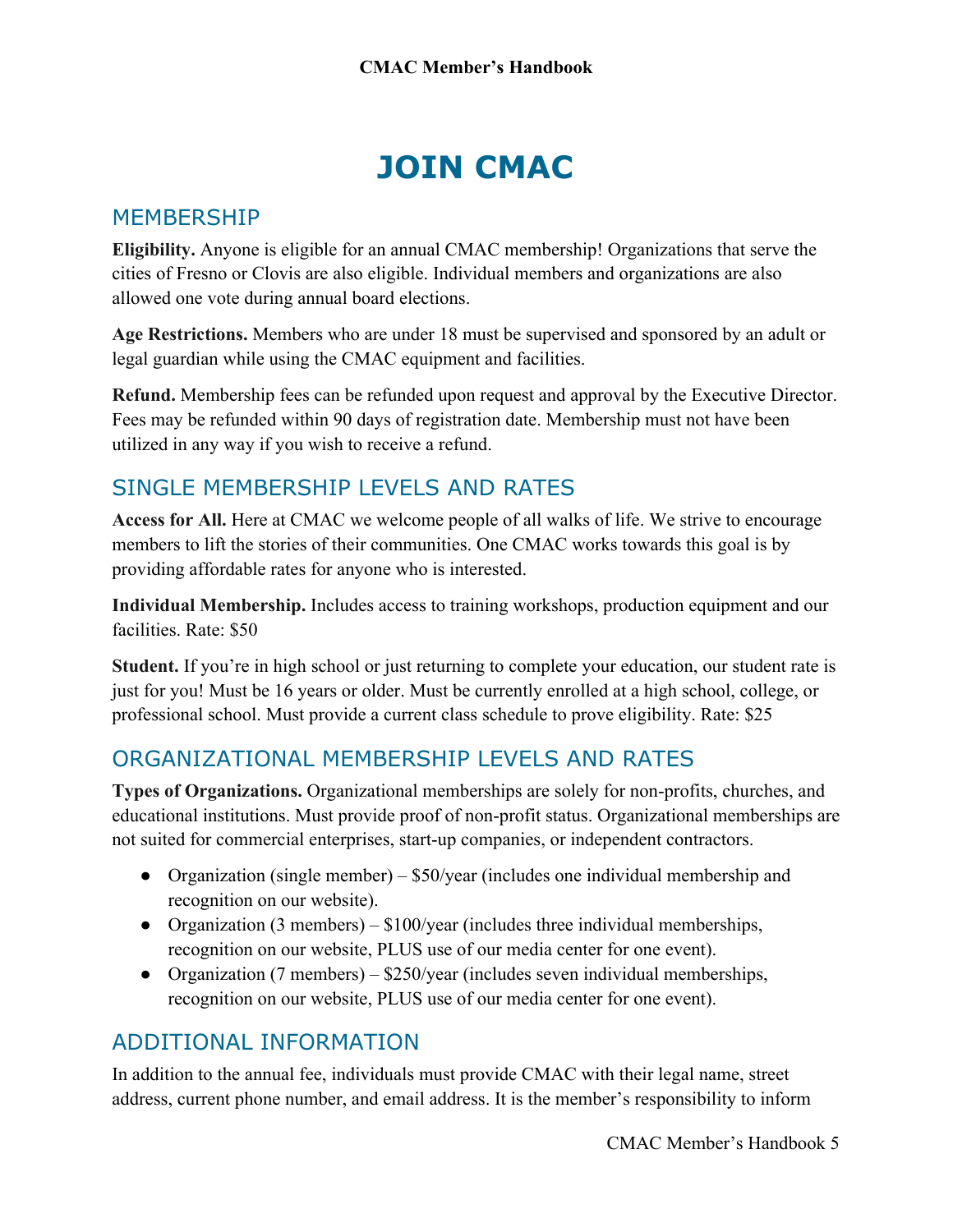CMAC regarding any changes to that information. CMAC reserves the right to ask a member to provide proof of residency, student status, or organizational eligibility at any time.

## <span id="page-4-0"></span>GETTING STARTED AS A MEMBER

**How it Works.** Members use CMAC equipment and/or facilities to produce content for the public channel.

- 1. Sign up for a membership
- 2. Learn
	- a. Online Tutorials
	- b. Online Workshops
	- c. Staff Consultations
- 3. Submit proposal
- 4. Air content

#### **NOTE:**

• Please allow one week for processing of a production proposal in which a scheduled meeting may be required along with additional forms.

#### Learn

**Tutorials.** Since COVID-19 CMAC has created a library of online tutorials for members to learn how to operate CMAC equipment:

| <b>EQUIPMENT</b>   | <b>TUTORIAL</b>                                                            |
|--------------------|----------------------------------------------------------------------------|
| <b>Cameras</b>     | Sony X70 & Z90<br>Canon M50<br>Canon C100mkII                              |
| <b>Microphones</b> | Lavaliere<br>Handheld<br>Shotgun                                           |
| Lights             | Ikan Light Kit<br>Aputure Light Kit<br>CameTV Light Kit<br>On Camera Light |
| <b>Editing</b>     | <b>Final Cut Pro</b><br>Adobe Premiere Pro<br>iMovie<br>LumaFusion         |
| <b>Podcast Kit</b> | Podcasting                                                                 |
| <b>Studio</b>      | <b>Studio Production</b><br>(Consultation by request)                      |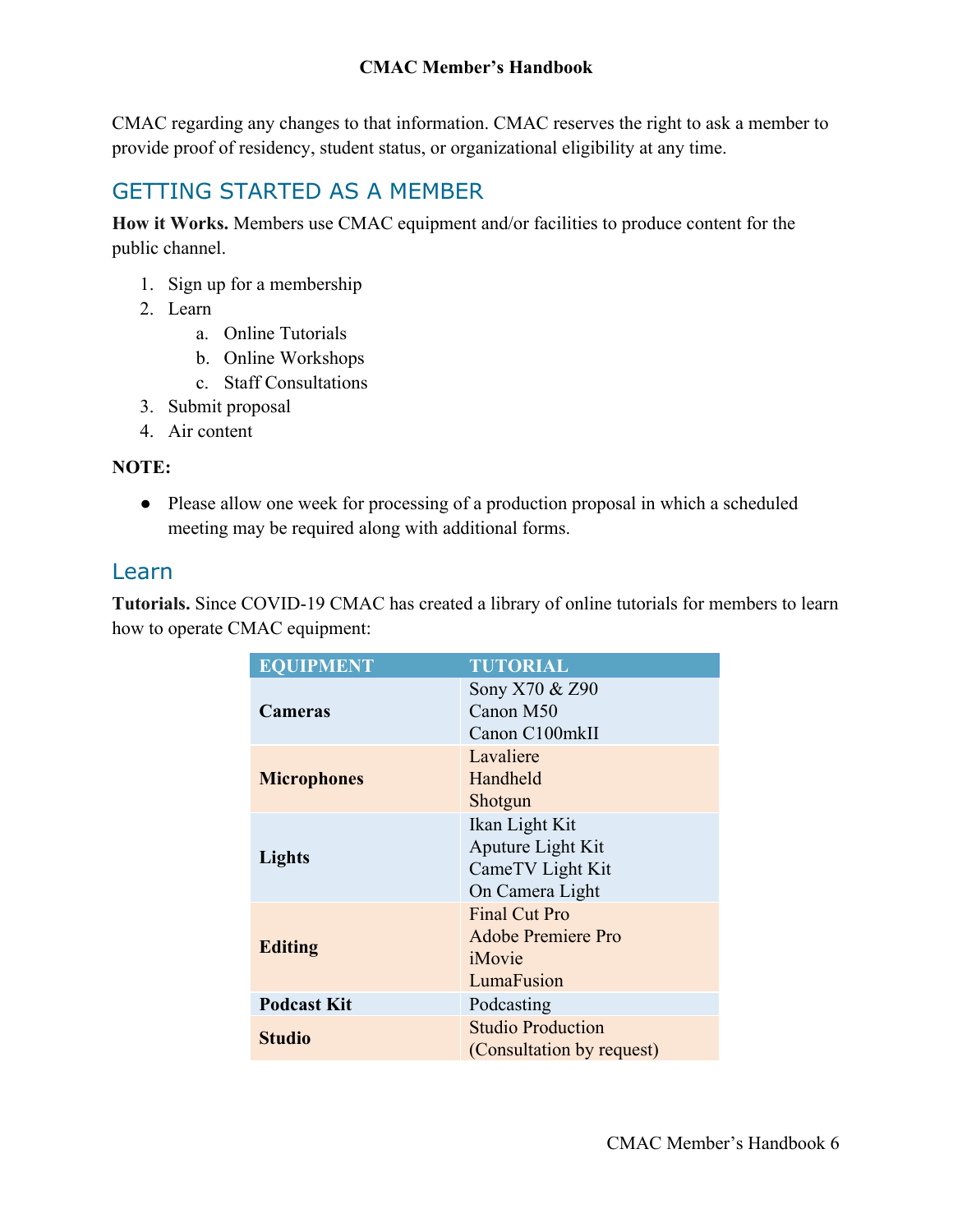**Online Workshops.** CMAC members are encouraged to attend the Pre-Production workshop. This provides an overview of our policies and procedures and insight on how to plan a project.

**Online Consultations.** If a member has specific questions or needs, they can schedule a consultation by contacting the Education Coordinator.

#### <span id="page-5-0"></span>GIVE BACK

**Volunteering.** CMAC encourages members to volunteer on field and studio productions to further their learning and gain experience. If you are interested in volunteering, join our volunteer mailing list on the CMAC website. Notices will go out periodically when other members are looking for help. To send a crew-call notice to the mailing list, please contact the Membership Coordinator.

**Networking.** Member mixers are held to assist community producers and crew members to meet and potentially collaborate and work together on projects.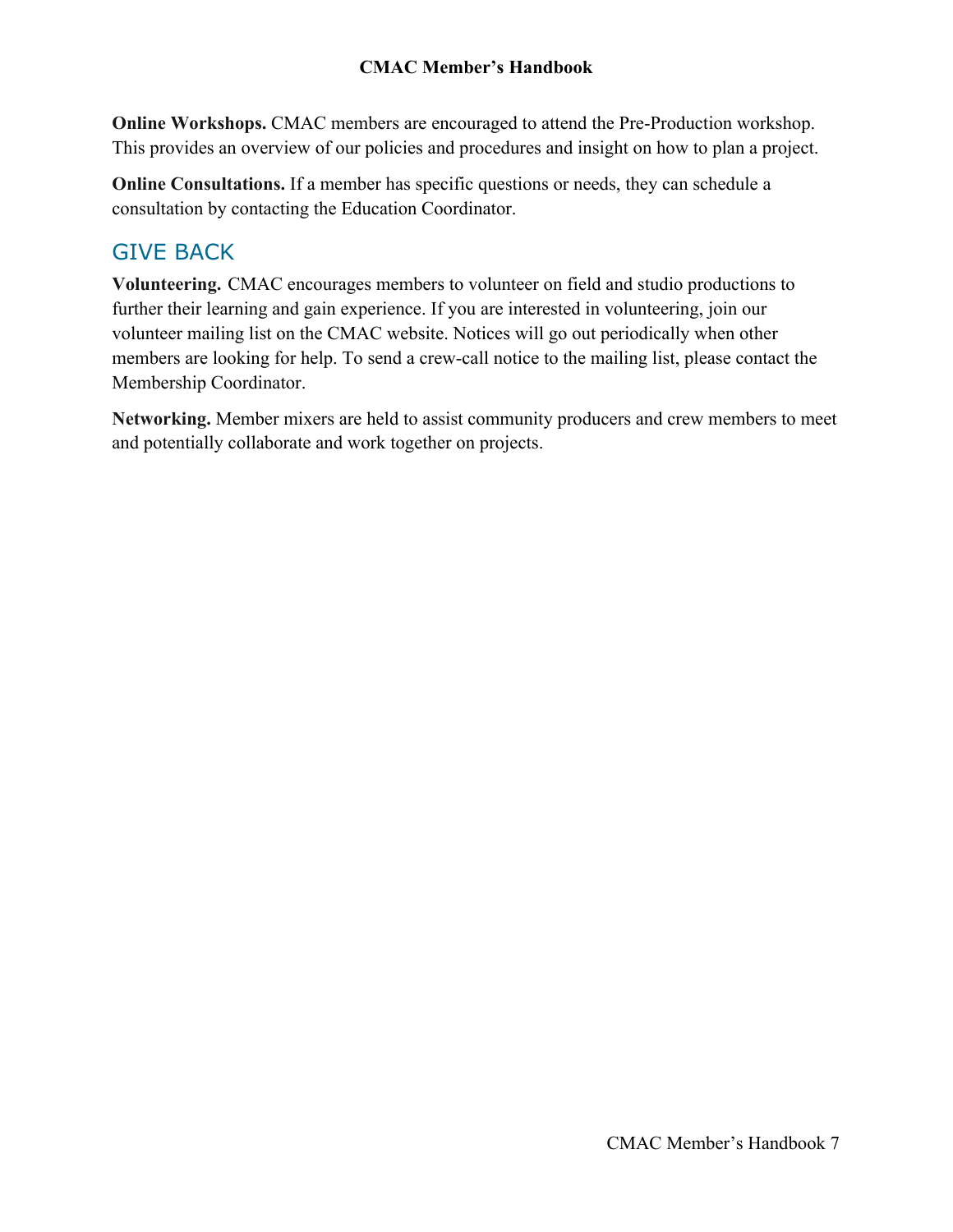## **CMAC AMENITIES**

#### <span id="page-6-1"></span><span id="page-6-0"></span>FRONT DESK

**Print Policy.** Printing for members is limited to production-related documents (e.g. scripts, rundowns, etc.).

**Printing Cost.** If you need documents printed for your production, it will cost 25¢ a page. That includes the front and back of double sided pages. Cash only.

**ArtHop.** ArtHop is a monthly event organized by the Fresno Arts Council that takes place on the first Thursday of every month. CMAC is proud to be one of 60 venues participating in ArtHop. Once a month CMAC invites a local artist from the community to display their work. Their artwork will be displayed at CMAC for the entire month. If you, or someone you know, wishes to showcase at CMAC contact the Membership Coordinator for more information. **Due to COVID-19 ArtHop has been postponed until further notice.**

#### <span id="page-6-2"></span>RESERVATIONS

CMAC facilities and equipment are a community resource intended only for noncommercial programs that will be aired on CMAC access channels.

**Privileges.** Members can make reservation requests [via the online form.](https://cmac.tv/checkout/) Under no circumstance can members use equipment for personal or commercial purposes. Doing so will result in a major violation and loss of privileges. A program must be played at least once on a CMAC access channel before it can be distributed anywhere else.

#### **NOTE:**

• Equipment and studio reservations can only be made after approval of the Production Proposal.

**Edit Bays.** Edit suite and field equipment reservations can be made up to a month in advance. Studio reservations can be made up to two months in advance. Staff reserves the right to cancel or move studio reservations as necessary.

**Podcast Studio.** Producers may reserve the podcast studio up to (3) hours per day based on availability. Members may not reserve the podcast studio for two Saturdays in a row nor two days in a row unless granted permission by the Membership Coordinator. Members are not allowed to solicit CMAC employees as crew members. Members are able to stream LIVE to a social media platform after they have successfully recorded and produced a few videos. Members are also able to stream to our Public Channel at the same time with the assistance from staff and are encouraged to do so.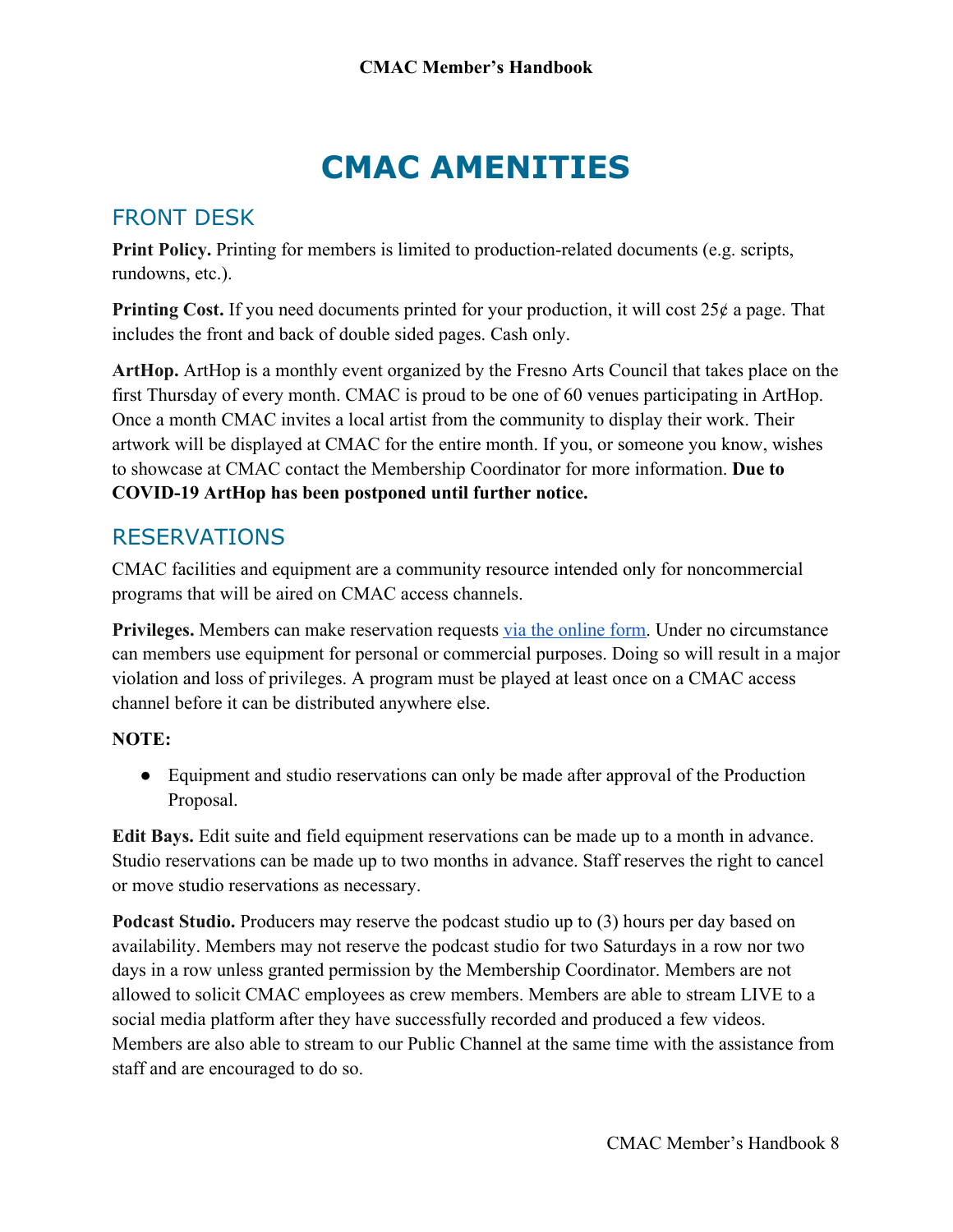**Studio.** Producers may reserve the studio for up to four (4) hours per day based on availability. Members may not reserve the studio for two Saturdays in a row nor reserve it for two days in a row unless granted permission by the Membership Coordinator. Members are not allowed to solicit CMAC employees as crew members. Studio availability is limited and available only to productions requiring the capabilities of the studio (multi-camera production). Productions that can be equally produced with field equipment may be required to do so.

**Storage.** CMAC has limited space for set storage. Please inquire with staff if you're in need of set storage. Failure to remove set pieces from storage within 30 days of receiving notice will result in set pieces becoming CMAC property, in which case property is subject to being discarded or donated.

**Field Equipment.** Reservations can be made up to a month in advance. CMAC members who have active production proposals on file may make a maximum of four reservations per month. Field equipment may be checked out for up to 1 week on most days.

Late Fee. If equipment is not returned on time, or consistently being returned late, a fee of \$20 per day may apply. See staff for extended reservation requests.

Field camera equipment must be checked out and returned during CMAC's business hours. See our website or posting at the Media Center for current business hours.

**Location.** Field production equipment can be checked out for up to 1must stay within the Fresno/Clovis city limits unless the producer receives advance permission from the Membership Coordinator.

| <b>PICKUP</b> | <b>DROPOFF</b> | <b>TOTAL TIME</b> |
|---------------|----------------|-------------------|
| Tuesday       | Tuesday        | 1 week            |
| Wednesday     | Wednesday      | 1 week            |
| Thursday      | Thursday       | 1 week            |
| Friday        | Friday         | 1 week            |
| Saturday      | Saturday       | 1 week            |

**Editing Stations.** Reservations can be made up to a month in advance and an approved program proposal is required. Editing stations can only be used for the creation of programming that will air on the CMAC access channels. Personal projects and general internet browsing is strictly prohibited. Members must sign-in prior to and sign-out upon completion of their scheduled reservation time. Members must provide their own hard drive to store their files. Any files stored on the internal hard drive of CMAC computers are at risk of being deleted. CMAC computers are programmed to delete their hard drive when they shut down.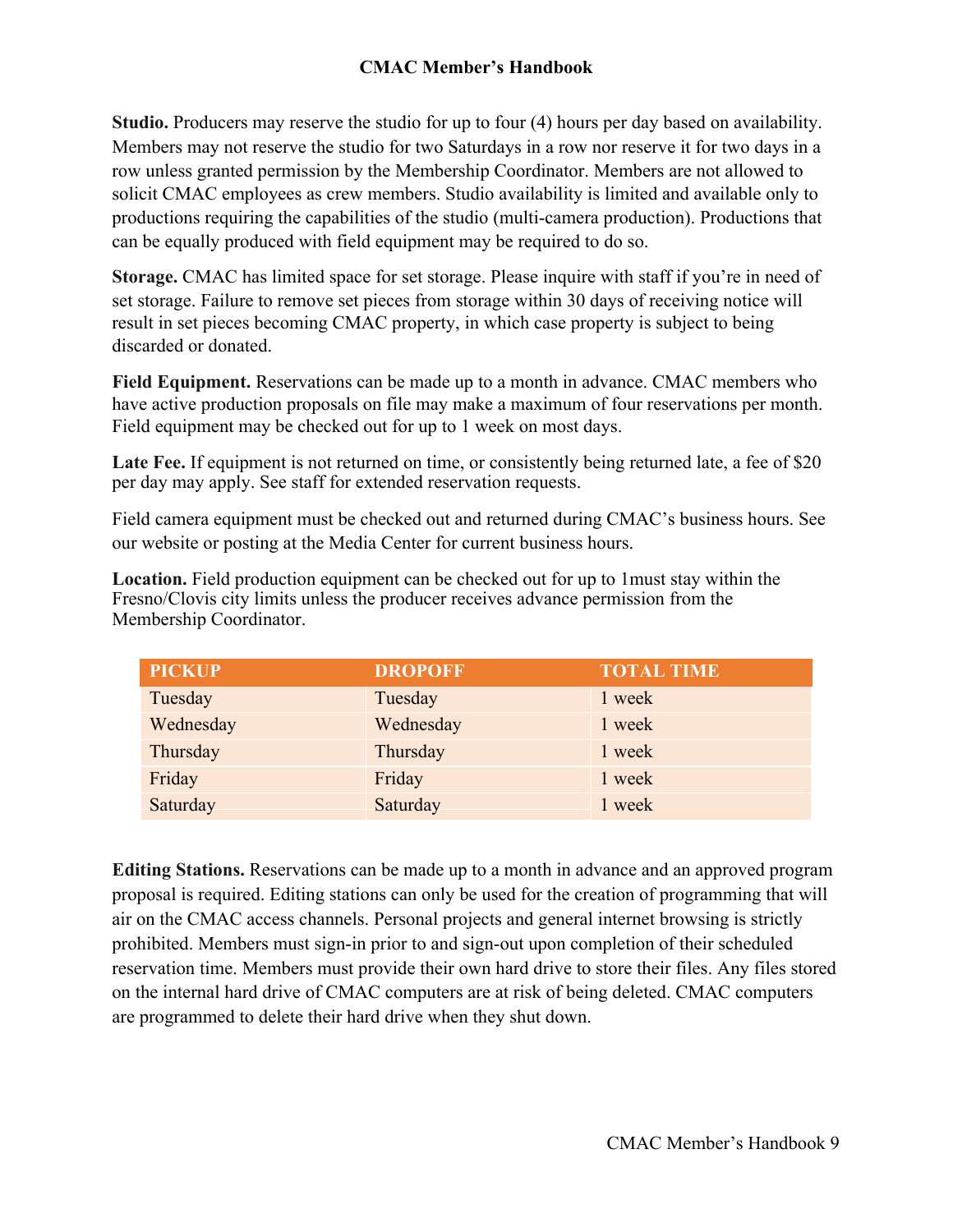## **PROGRAMMING**

### <span id="page-8-1"></span><span id="page-8-0"></span>BROADCASTING

Only videos produced in the counties of Merced, Madera, Mariposa, Fresno, Kings, and Tulare counties may air on the CMAC channel(s). Proof of the producer's residency is required.

## <span id="page-8-2"></span>TYPES OF PROGRAMS



## <span id="page-8-3"></span>TECHNICAL CRITERIA FOR ALL PROGRAM TYPES

**Recommendations.** It is highly advised for a producer to create an opening sequence for their program. A series producer should create a consistent opening sequence for every episode (e.g. television shows like Breaking Bad, The Office, and the beginning of news programs). It is important for all program types (series, specials, and fillers) to have a format that has a beginning, middle, and end. This can be presented in various forms. Here are some suggestions on how to make your programs suitable for television and live stream viewing:

- Add an opening title sequence.
- A voiceover (VO) throughout a narrative. This can also be included at the beginning and/or ending to help introduce the subject matter or summarize the program.
- A closing credit text (if you do not wish to add your own credits, the program must at least contain a specific CMAC credit if you used CMAC equipment and/or facilities to create the video: "This program was made possible by the Community Media Access Collaborative".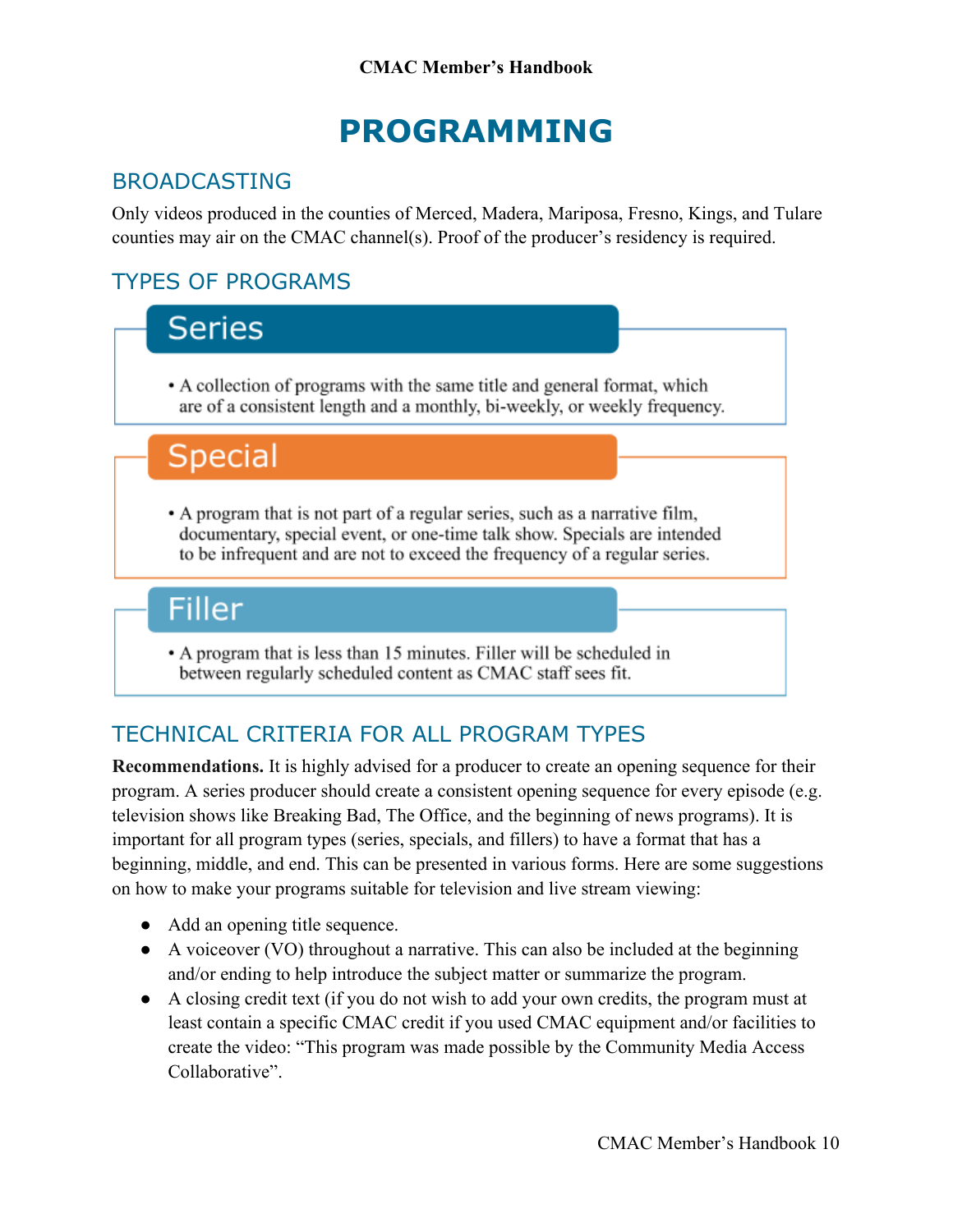**No Pressure.** CMAC does not critique nor question the creative choices of any producer. If your program does not meet the aforementioned technical criteria, the Programming Coordinator may suggest some ways to make it as such before the program is aired on the channel.

#### <span id="page-9-0"></span>ACCEPTABLE CONTENT FORMATS

CMAC only accepts digital file formats for program submission. Requirements for shows in each format are as follows:

| <b>Video File Requirements</b> |                |  |
|--------------------------------|----------------|--|
| Format                         |                |  |
| H.264                          |                |  |
| <b>File Extension</b>          |                |  |
| .mov or .mp4                   |                |  |
| <b>Resolution</b>              |                |  |
| 1280x720                       | 1920x1080      |  |
| <b>Frame Rate</b>              |                |  |
| 59.94                          | 29.97 or 59.94 |  |
| <b>Bitrate</b>                 |                |  |
| 8Mb/s or higher                |                |  |

All file submissions should reference the program title in the file name.

#### <span id="page-9-1"></span>ON-DEMAND RULES AND REGULATIONS

**On-Demand.** All programming created with the use of CMAC equipment and/or facilities will be made available for on-demand viewing on cmac.tv. Please allow up to 1 week for the program to become available for on-demand viewing on the website. The program will be scheduled no sooner than two weeks from the submission date. Please note: the act of scheduling the program and the first time it airs on the channel are two separate processes. Refer to the Playback Request form for more information.

**Program Distribution.** Once the program has aired once on a CMAC channel or made available for on-demand viewing (whichever comes first), the producer(s) may distribute their program to other platforms (e.g. YouTube, DVD distributions, etc.).

<span id="page-9-2"></span>**Airing Episodes.** Depending on the quantity of episodes of the same program submitted at one time, episodes may not be posted on-demand until the first episode premiered first on any of the CMAC channels. The Programming Coordinator can accommodate special requests outside of these parameters. For questions or concerns, please contact the Programming Coordinator.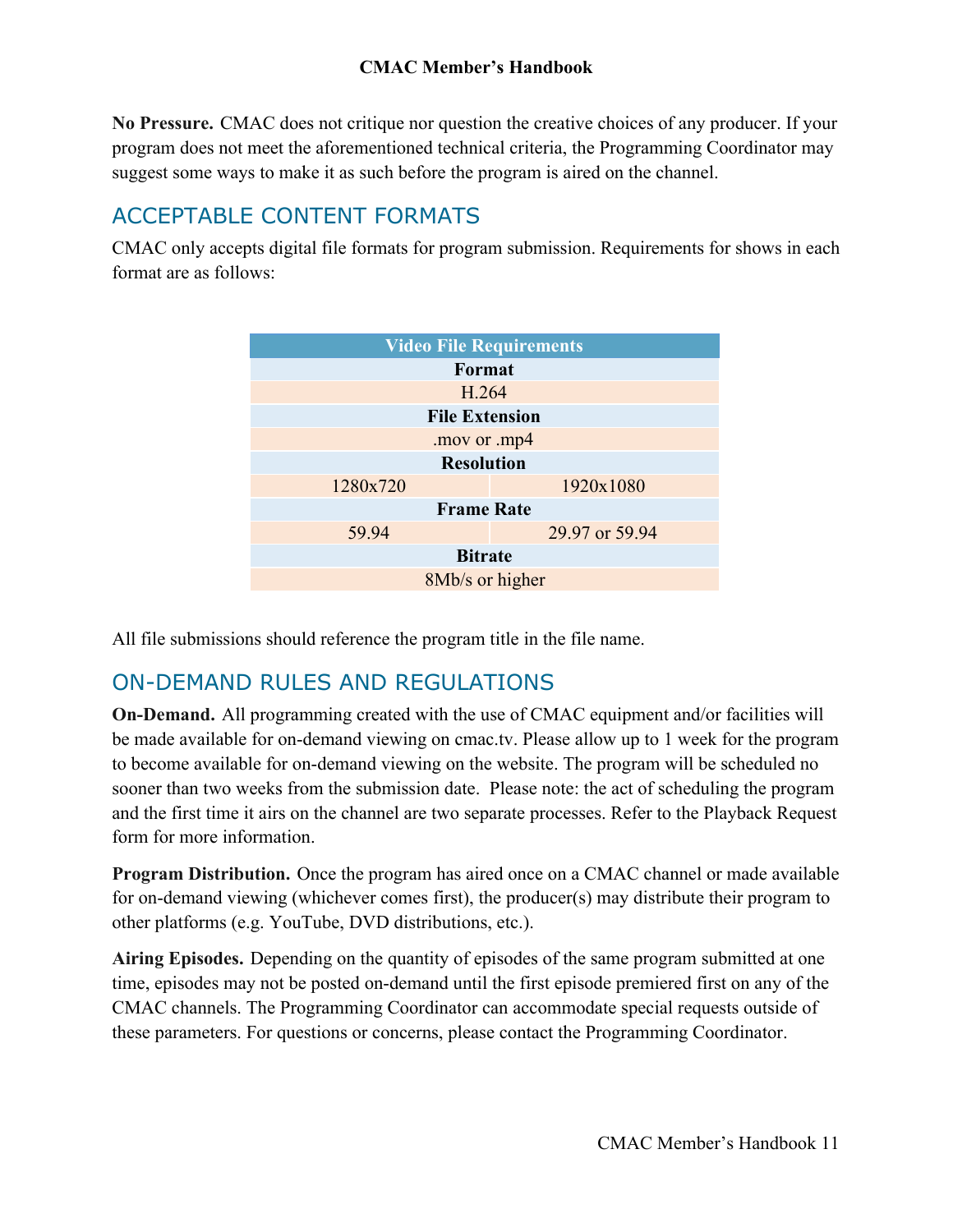#### **Policies for Specials**

- A special will air once with one scheduled repeat. Additional airings are at the discretion of CMAC based on availability.
- Producers may submit the same special for rebroadcast. CMAC will try to accommodate additional requests for air time based on availability.
- Specials should be up to two hours in length. Longer formats are more difficult to schedule and may not receive a repeat airing. The suggested length of a special is one hour.
- Specials should conform to the following lengths to make them easier to schedule: 25-29 minutes, 55-59 minutes, 85-89 minutes, or 115-119 minutes. While specials can be of any length, you may not receive your desired time slot if it does not conform to the above.

#### <span id="page-10-0"></span>**Policies for Series**

- The series producer agrees to submit an episode in the series at least once a month.
- Regular series may be daily, weekly, bi-weekly or monthly. Producers should choose the frequency that matches their production capacity. A daily series must have newly produced content daily to qualify for such frequent scheduling.
- While we try to maintain consistency, a series may be rescheduled to accommodate better overall scheduling, according to thematic areas. No time slot is guaranteed to any continuing series.
- Programs with regular time slots must conform to the following lengths: 25-29 minutes, 55-59 minutes, 85-89 minutes, or 115-119 minutes. Series programs that run over these times may be cut off to accommodate scheduling continuity.

## <span id="page-10-1"></span>OBTAINING A SERIES TIME SLOT

Once you have an episode of your show completed, and a plan to continue producing at least one new episode monthly, you're ready to apply for a series time slot.

**Renewing a Series.** Series can be renewed by submitting a new playback application one month in advance.

**Number of Series.** In order to equitably share the finite channel space, a producer may have only two series in rotation at a time, but may submit specials for playback that are clearly different than their series in content, title and length.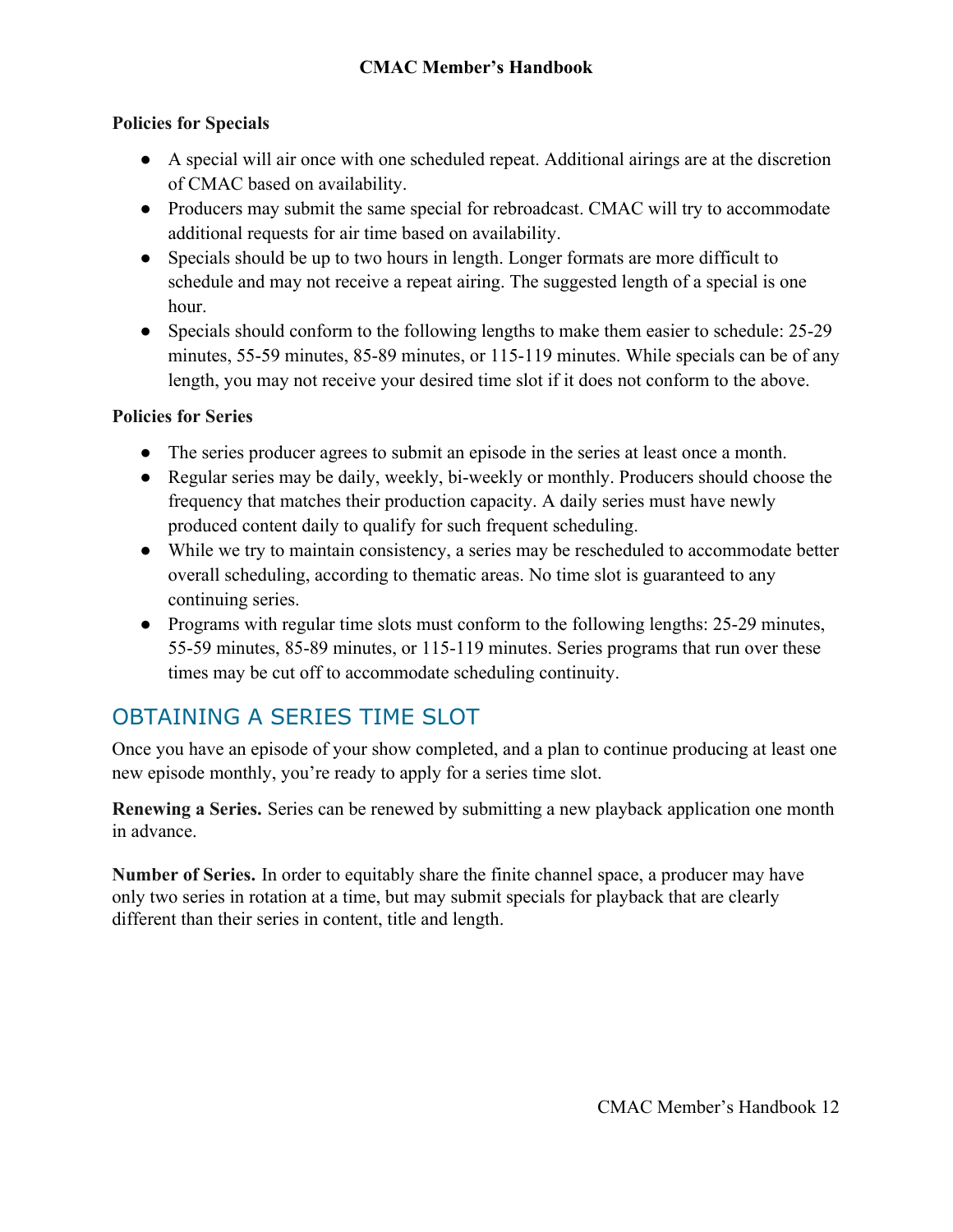# **CMAC Policies**

## <span id="page-11-1"></span><span id="page-11-0"></span>GENERAL PROGRAMMING POLICIES

**Required Paperwork.** A playback request form is required for all programs: series episodes, specials, and fillers. This form can be obtained at the front desk or on the CMAC website.

**Submit Your Show.** Producers must turn in their new shows three business days in advance of their scheduled airtime. You can turn in shows to a staff member at our front desk during normal business hours, through the mail, or over the internet. Important: due to limited space, we cannot store more than five episodes of any show at any time. Please do not submit any master DVDs or files for playback—create copies for CMAC submission. CMAC will not be responsible for damage to and/or removal of any media submitted.

**Broadcast Rights.** CMAC reserves the right to unlimited, non-exclusive broadcast of any programs submitted for playback, though a stop-date may be requested upon submission. Programs created wholly or in part using CMAC equipment or facilities must be aired once on a CMAC channel before it can be distributed elsewhere. Producers retain ownership of the programs they create.

**CMAC Credit.** All programs made at CMAC or using CMAC equipment (including edit computers) must credit CMAC at the beginning or end. For example, a title screen with the following words is appropriate: "This production was made possible in part by the Community Media Access Collaborative." Use of the CMAC logo is not allowed. This credit must appear on all versions of the video, no matter where it is shown or distributed.

Prescreening. CMAC does not prescreen the content of any submitted program but may view portions of a show to ensure technical standards are met. We reserve the right to ask for proof of permission for any copyrighted material. The Producer or Resident Sponsor take on all liability for the content produced.

**Non-Protected Speech.** A program must not contain any slanderous, libelous or obscene material. The courts define obscene material as the following:

- Offensive or highly objectionable to the average person, applying contemporary community standards, taken as a whole, appeals to the prurient interest;
- Depicts or describes sexual conduct in a patently offensive way;
- Taken as a whole, lacks serious literary, artistic, political, or scientific value. No material may air that will violate any city, county, state, federal laws.

**Transferring Slots.** Time slots may not be transferred to another producer. Producers may not substitute other programs in their allocated time slots.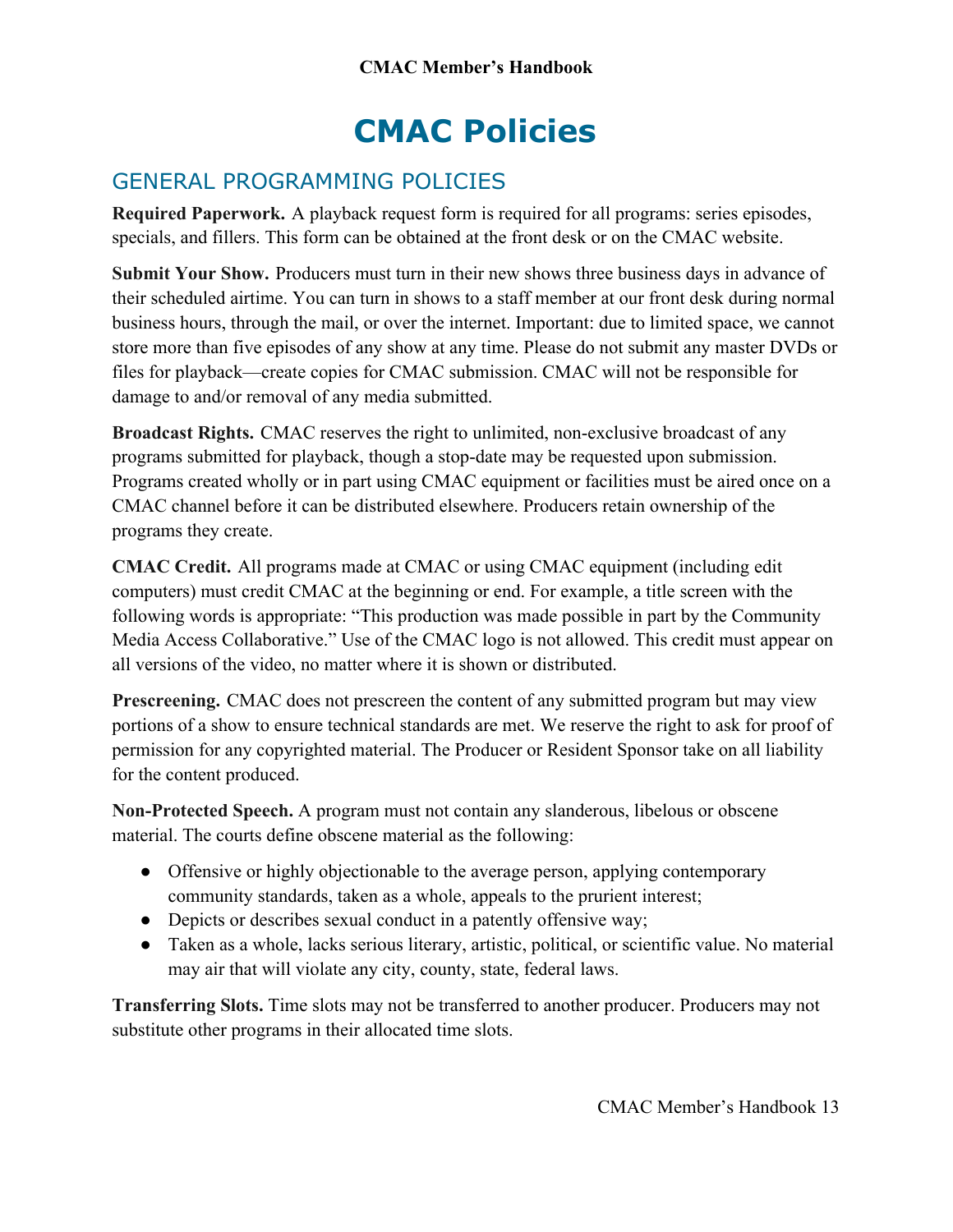**Special vs. Series.** A series producer may not submit a "special" that is essentially an episode of their series under a different title, or of a different length.

**Access for Political Candidates.** Political Candidates are subject to the same rules as other users of the CMAC channels. Programs endorsing any particular candidate will not be played within 24 hours prior to the Election Day. Individual candidates may not use the on-air community bulletin board for campaigning purposes.

**Commercial Content and Production.** There may not be any commercial material, advertising, or promoting a lottery or gambling enterprise on CMAC's access channels. Use of CMAC equipment for the production of commercial content will result in a major violation.

**Fundraising On-Air.** No fundraising is allowed which would result in financial gain for individuals or organizations, other than CMAC.

**Advertising.** Programs may not promote the for-profit sale of products or services, including pricing, or the promotion or endorsement of a trade or business. Programs may not discuss or show products or services made available by persons, corporations or institutions which have a commercial interest in the subject of the programs. Sponsors or underwriters of a particular program may not BE A SUBJECT OR FOCUS OF THE PROGRAM'S CONTENT.

**Sponsorship and Underwriting.** Underwriting support is meant to cover the costs of your production, and is not meant to be a source of revenue for yourself or your crew. Please consult the Executive Director if you wish to seek underwriting for your program. At any time, CMAC reserves the right to request financial documentation detailing your production costs and underwriting funds.

In exchange for their support, businesses or individuals may receive a text credit at the end of the program. Requests for new underwriters/supporters may appear only in the last two minutes of the show. The following can be included in an underwriting credit:

- Logo or Name of the underwriter in a credit roll or text card, maximum 15 seconds
- Voiceover acknowledging underwriters
- Programs and underwriting credits may not include:
	- Calls to action (e.g. "Call me!", "Buy This!") or comparative language (e.g. "The best mortgage rates in town.") or use of the product or service in the spot (e.g. someone eating food from a restaurant sponsoring the show).
	- Telephone numbers or email addresses of commercial companies.
	- Images of the underwriter establishment or products.
- Use this language in text credits to identify supporters: "This program was made possible in part by \_\_\_\_\_\_\_\_."

**Adult Content.** Adult content includes programming with excessively violent material, offensive language, excessive nudity, graphic depiction of medical procedures, or sexually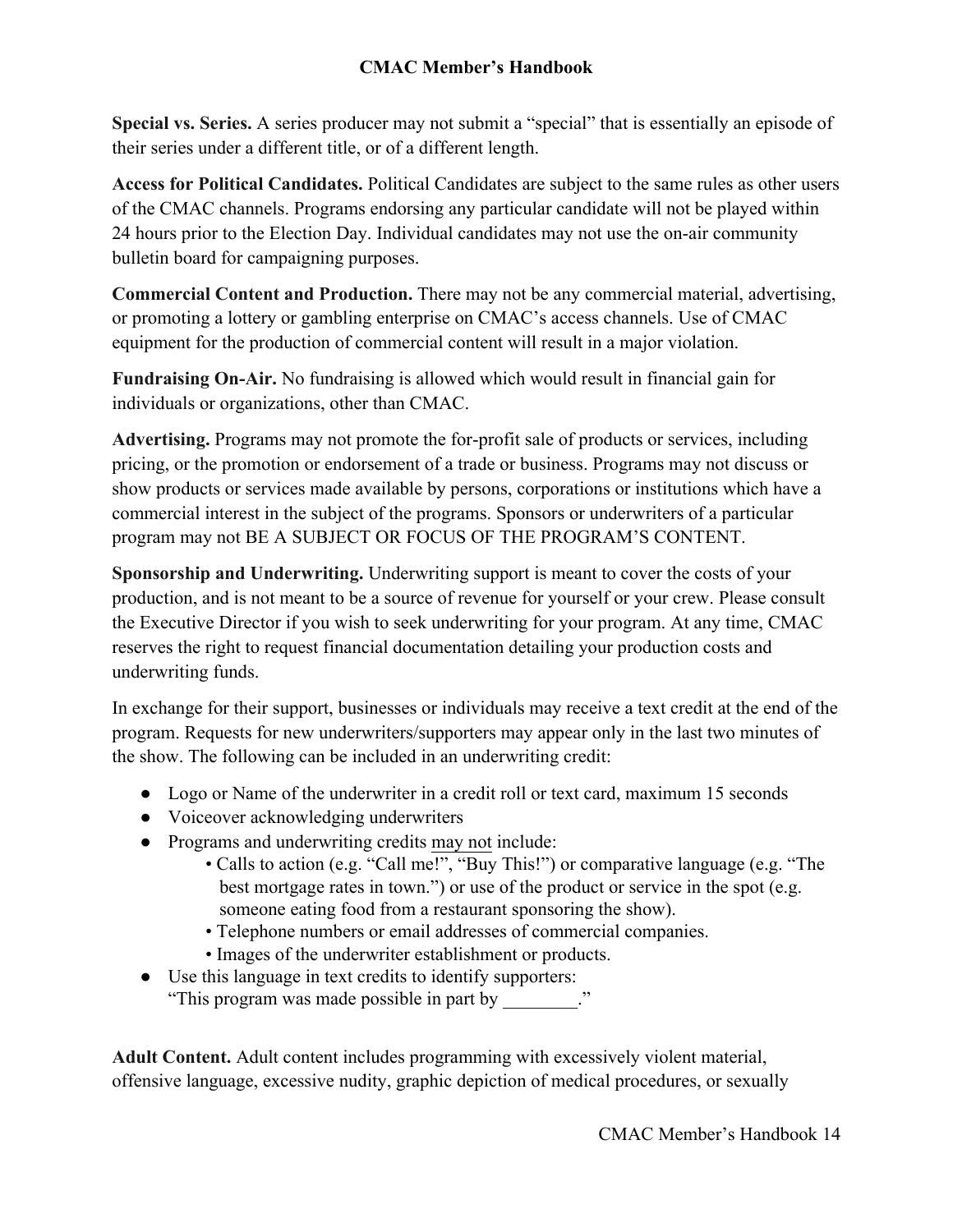explicit material and may only be aired from  $12:00 \text{ am} - 4:00 \text{ a.m.}$  Programming with mature language or which is intended for mature audiences will be scheduled from 10:00 pm to 4:00 am. When filling out the Playback Request form, the Producer must inform staff that their show contains such Adult Content. The show must have the following displayed as a graphic and as a voiceover prior to the program beginning:

*"The following program contains material (include the specifics of all aspects of the content that could be potentially objectionable to others: excessive violence, excessive profanity or offensive language, excessive nudity, sexually explicit material, graphic depiction of medical procedures) that some viewers may find objectionable or inappropriate."*

**Preempting.** CMAC reserves the right to preempt any show in the event that time sensitive content needs to air. But, if a show was not played due to human or technical error, that show can have one additional airing at a time arranged by the Executive Director.

**Promoting Your Show.** We encourage producers to promote their shows via social media tools and general outreach. Each series or special producer can submit an on-air promotion via the CMAC website. These promotions will be displayed on CMAC's on-air bulletin board. CMAC's logo is not available to use on your show or in your promotional materials except by request.

#### <span id="page-13-0"></span>EQUIPMENT USE POLICIES

- Canceling a reservation with less than 24-hour notice or no-show is considered a minor violation.
- Equipment and facility reservations may be given to other members if the producer or crew are over 30 minutes late and have not called to hold their reservation.
- Series producers who cancel their studio reservations three times in a one-month period will lose their regular time slot, and members producing specials will need to meet with the Membership Coordinator to resubmit a program proposal.
- Producers may not trade or sell their reservations.

## <span id="page-13-1"></span>LIABILITIES FOR EQUIPMENT USE

It is the responsibility of the borrowing member to be sure that their equipment is in good working order upon pickup and return. When you check out the equipment you will sign a checklist stating that you agree that the equipment you are receiving is accounted for and in good working condition. At the time you check the equipment back in, you will be assessed the cost of any equipment that is missing or has been damaged. CMAC will assume responsibility for damage as a result of wear and tear, unless abuse or neglect is obvious (e.g., items are missing, the equipment has been lost, stolen or damaged while in your possession). Members are responsible for the cost of repair or replacement due to damage, misuse or theft. Failure to pay for lost or damaged equipment within 30 days of being notified may result in loss of privileges until the assessed payment has been made.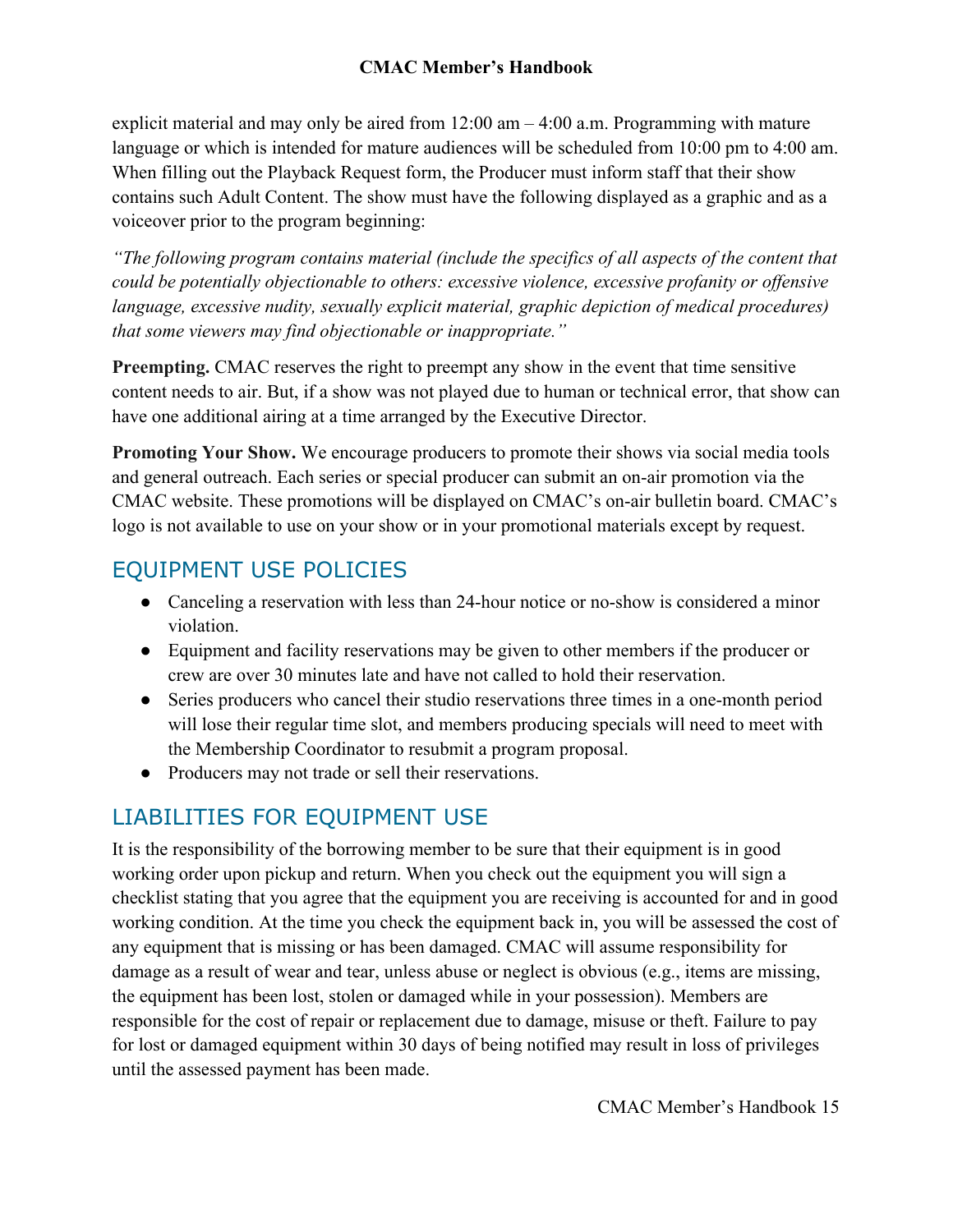### <span id="page-14-0"></span>RESPONSIBILITY OF BORROWERS

Borrowers agree to take full responsibility for equipment in their possession and must take every precaution to protect the equipment in their care:

- Never leave equipment or production materials unattended, even for a minute. Always keep the equipment with you or directly in your view. If you must leave it briefly in a parked vehicle, park the vehicle where you can see it and lock the doors. Never leave equipment visible through car or van windows; cover it up or put it in the trunk. Never leave equipment in a car overnight.
- Never allow anyone to operate, handle, or borrow equipment except certified CMAC members.
- Never attempt to operate equipment in locations or under conditions which appear unsafe or where equipment could be damaged (in the rain).

## <span id="page-14-1"></span>IF EQUIPMENT IS STOLEN

- Notify CMAC immediately.
- File a police report. Provide law officers with proof of forcible entry, details of physical assault, and any other related specifics.
- As soon as possible, give CMAC a brief written report containing all the relevant details including copies of the police reports.

#### <span id="page-14-2"></span>TECHNICAL PROBLEMS

Should you experience any technical problems with CMAC equipment or facilities that are not caused by operator error and affect the outcome of your production, please notify a staff member.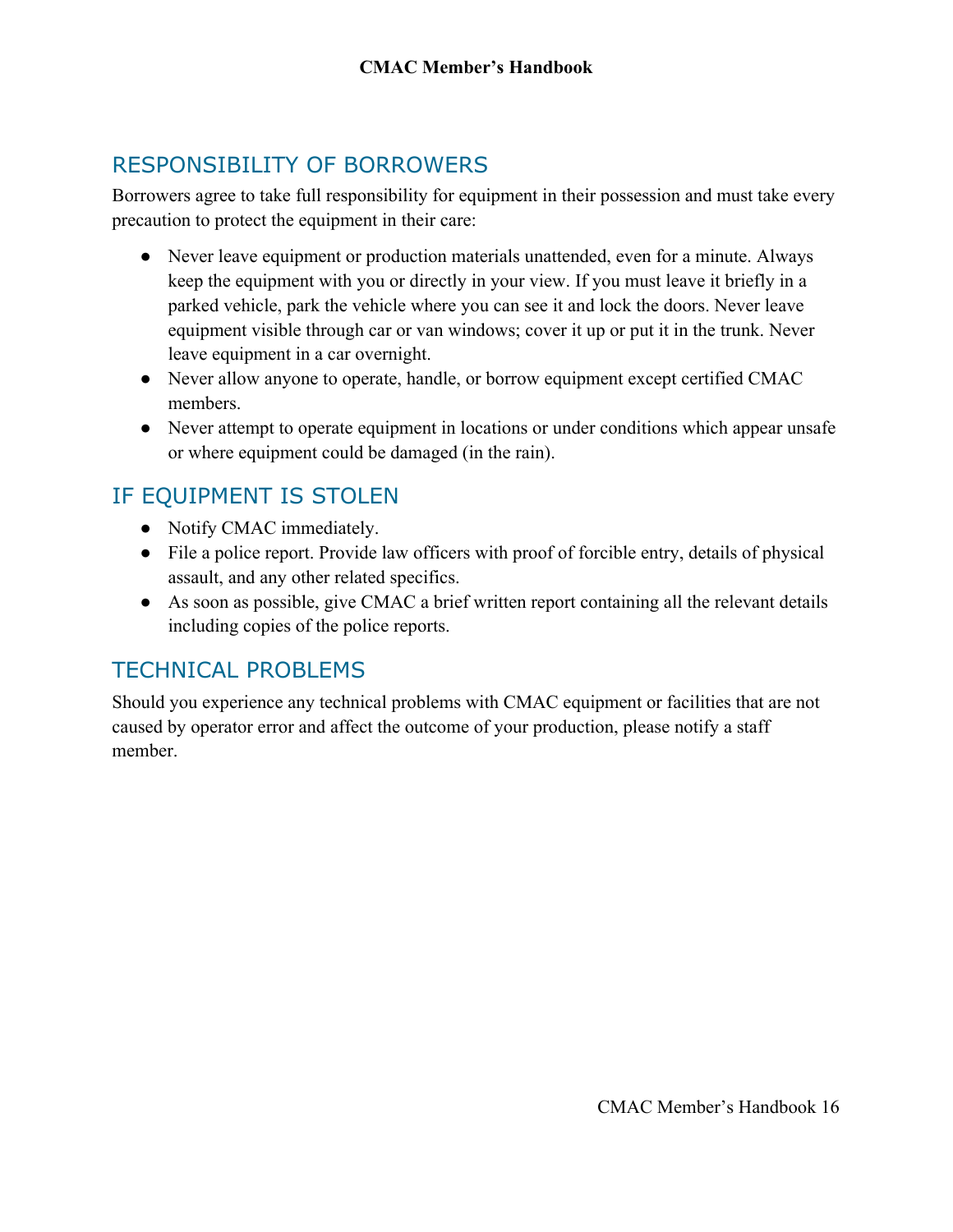# **CMAC FACILITIES**

<span id="page-15-0"></span>CMAC's facilities are for member use and must be cared for.

- Absolutely no food or drink is allowed in the studio or production control room at any time.
- Absolutely no alcoholic beverages are allowed within the facility at any time unless an exemption has been granted by the Executive Director.
- All food and drink must be kept a safe distance away from edit suites and computers.
- Food and non-alcoholic drinks are allowed in the meeting and classroom areas of the facility, but members and/or their guests are responsible for picking up after themselves. Any beverage that is spilled on flooring in the facility must be cleaned up at once and a staff member notified.
- Leftover food and half empty or empty beverage containers must be discarded in available trash receptacles. Food or beverage containers left within the facility will be discarded.
- Coffee and bottled water is provided for CMAC staff and Board Member use only. The water dispenser is available to all members at no cost. There is also a water fountain in the public hallway area next to the elevator.
- Animal Policy: No pets are allowed in the building unless they are service animals and are wearing their service jacket. If an animal is the subject of a program in the studio, the producer must notify staff prior to filming and assume responsibility for any damages or messes that may occur and notify staff.

# **HIRE CMAC FOR PRODUCTION**

<span id="page-15-1"></span>In order to generate operational revenue to maintain the media center, CMAC will engage in fee for service work with individuals, non-profits, and governmental agencies. CMAC production services are available to all CMAC members and non-members who would like to hire the staff to produce their non-commercial programming. Fees include personnel costs. Requests should be made to the Executive Director.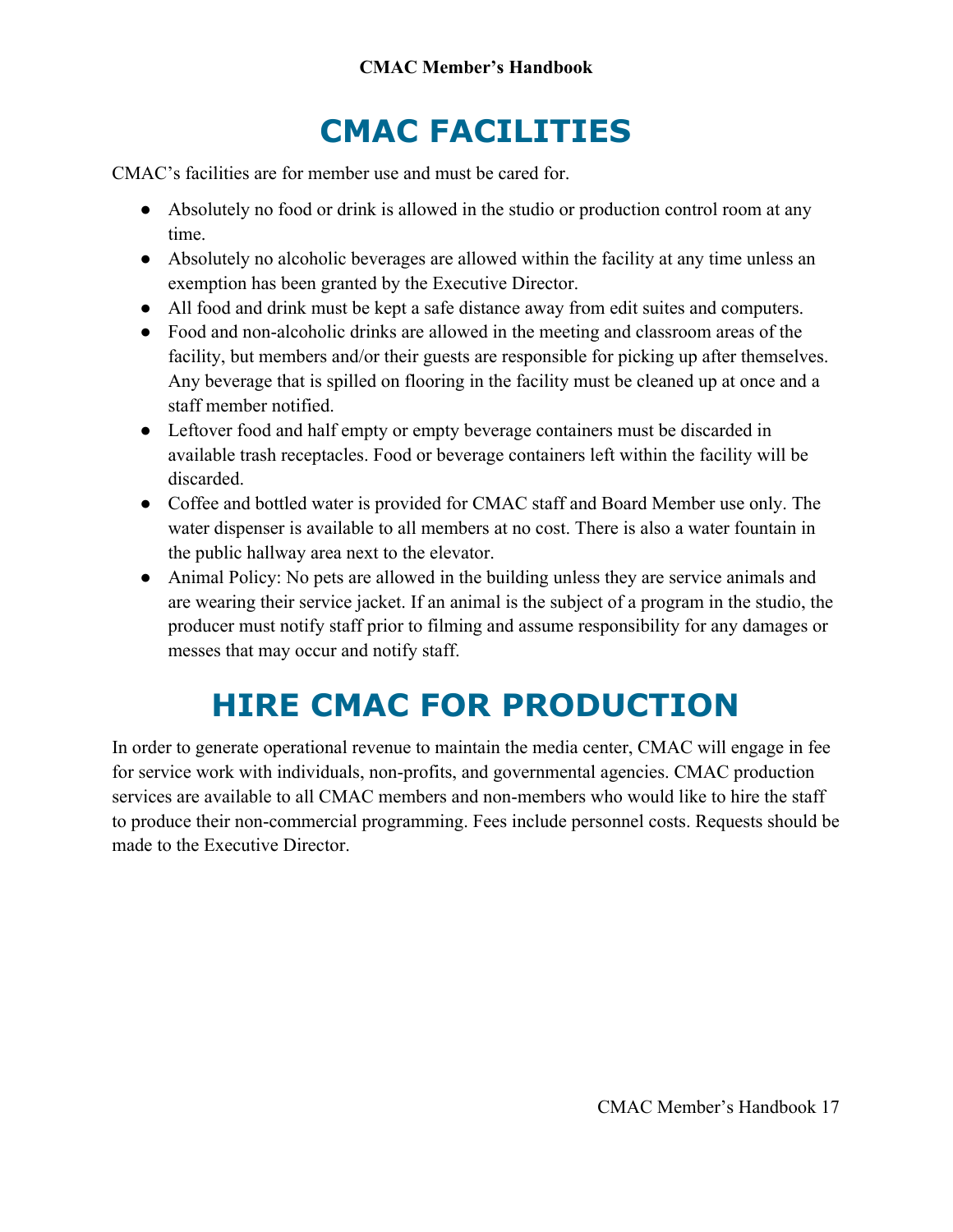## **GENERAL MEMBER RULES AND REGULATIONS**

### <span id="page-16-1"></span><span id="page-16-0"></span>LOSS OF PRIVILEGES

To ensure that the equipment and facilities remain available and in good working order, the following rules have been established. Community producers or staff may report violations to the Executive Director. Upon verifying that a rule violation has occurred, the Executive Director will issue a written statement to the producer describing the rule violation and sanctions to be imposed.

#### <span id="page-16-2"></span>MINOR VIOLATIONS

- Canceling reservation less than 24-hour notice.
- Trading or selling equipment reservations.
- Reserving or checking out equipment for another producer unless otherwise specified and approved by a staff member.
- Changing the wiring/cabling of the editing room without specific authorization in advance by CMAC staff.
- Failure to vacate production facilities by the end of the reservation time without authorized extension.
- Late return of equipment (more than 30 minutes) without staff notification and approval.
- Return of equipment in disarray and unkempt condition.
- Operation of equipment or use of facilities in an incorrect, unsafe, or inappropriate manner, which might result in damage.
- Improper packaging of equipment for transport.
- Failure to clean up the work area after using the facilities (including kitchen area).
- Failure to submit a program produced with CMAC equipment and/or facilities for initial cablecast on a CMAC channel.
- Soliciting, for any purpose, including asking for money, contributions or donations unless such activity has been approved by CMAC.
- Video or audio recording, or photographing, of any individuals by producers, guests, or visitors on CMAC premises, including staff or members of the public, without prior consent.
- Listing the private phone numbers or address of a subject on your program without consent.
- Using CMAC's logo without expressed written permission from CMAC management.
- Possession of food or drinks in the areas of CMAC with production equipment, with the exception of capped water bottles stored on the floor, or water for guests.
- No smoking inside of the building.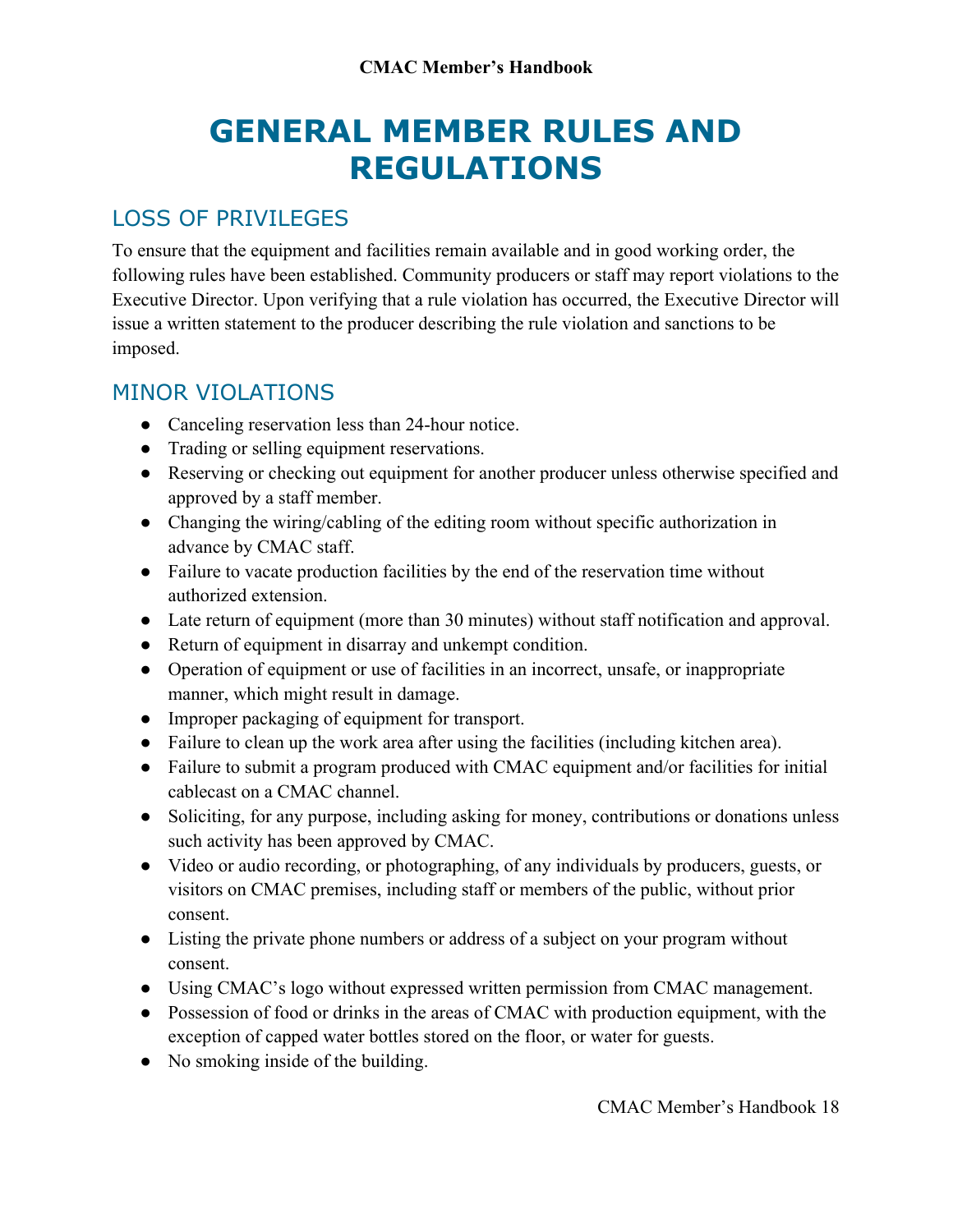- Behaving in a disrespectful manner while at CMAC or while participating in a CMAC event.
- Failure to maintain current file and contact information up-to-date, or failure to respond to important correspondence from staff.

**Note:** Violations remain on record for twelve months. Minor violations will result in the following series of actions within a one-year period:

- Verbal warning for the 1st minor violation
- Written warning for the 2nd minor violation
- 30-Day suspension from the equipment and facilities for the 3rd
- 90-Day suspension from the equipment and facilities for the 4th
- Permanent suspension from the equipment and facilities for the 5th

#### <span id="page-17-0"></span>MAJOR VIOLATIONS

Major violations can result in an immediate, permanent suspension of membership. These include (but are not limited to):

- Using CMAC equipment for the purpose of making a profit, including charging guests or covering events for profit or commercial purposes.
- Use of equipment and facilities for any purpose not related to the production of programs for telecast on CMAC managed channels.
- A community producer representing him / herself as staff.
- Attempted equipment maintenance or disassembly.
- Changing the wiring/cabling of the studio without specific authorization in advance by CMAC staff.
- Removal of equipment from the equipment storage area without proper checkout procedures and/or without signing a checkout contract.
- Checking out equipment for use by a non-certified producer, or for a producer on suspension.
- Return of equipment in damaged or unworkable condition, or failure to return equipment through intent, negligence, loss, or theft.
- Abuse or vandalism of CMAC equipment and facilities.
- Appearing nude or semi-nude in the CMAC Facility.
- Behaving in a violent, disruptive or threatening manner or repeatedly behaving in a disrespectful manner to CMAC staff, volunteers or other producers/members.
- Using or possessing alcohol or controlled substances at CMAC.
- Possession, use, or sale of illegal drugs, weapons or contraband.
- Breach of the handbook agreement, checkout form or playback request form.
- Falsifying your physical address.
- Repeated minor violations.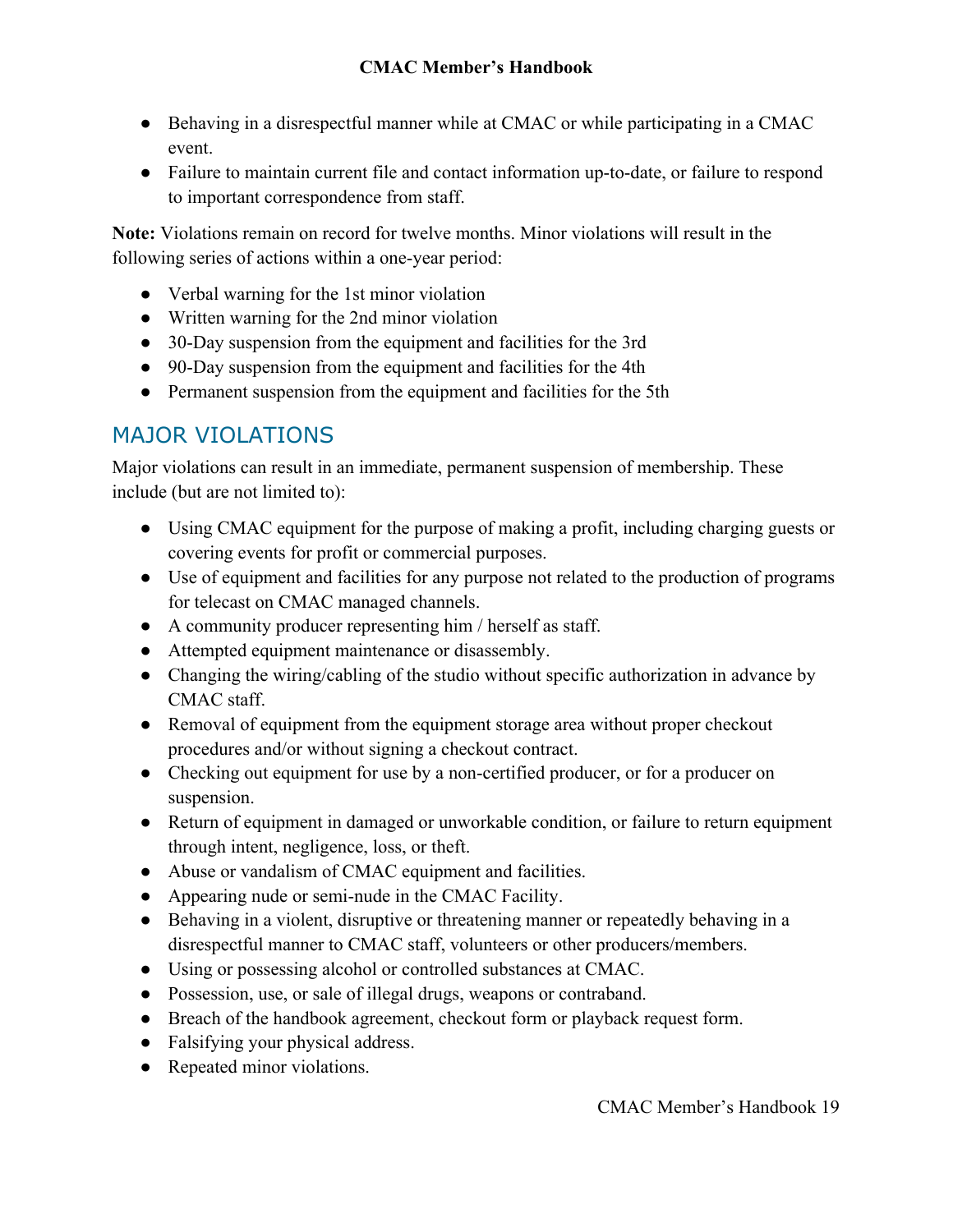### <span id="page-18-0"></span>APPEALS PROCESS

CMAC members may appeal their violation to the Board of Directors Executive Committee. If suspension from equipment and facilities use is imposed, the suspension will remain in effect throughout the appeal process. The Board will consider the appeal at its next regularly scheduled meeting.

## <span id="page-18-1"></span>RIGHT TO REFUSE SERVICE

CMAC reserves the right to refuse access to its facilities and equipment to anyone who:

- Appears to be under the influence of alcohol or illegal drugs
- Owes any money to CMAC for damaged, lost or stolen equipment
- Appears to be noticeably ill and may endanger the health and well-being of staff and other members
- Behaves in a fashion that is detrimental to other facility users, and/or staff
- Has intentionally violated policies and procedures
- Has deliberately presented false or misleading information to staff
- Is disrespectful of other member/guest or staff member
- Liability